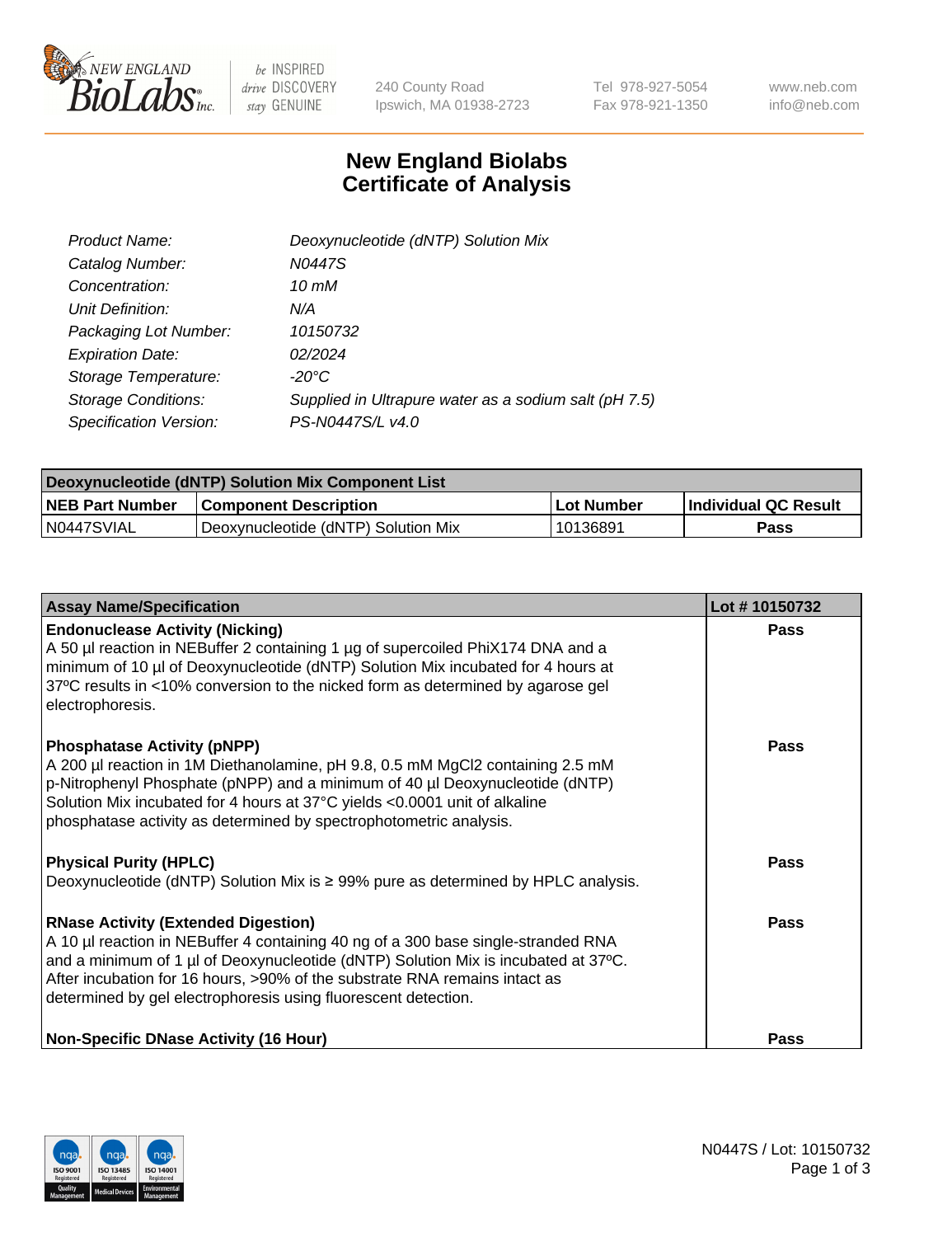

be INSPIRED drive DISCOVERY stay GENUINE

240 County Road Ipswich, MA 01938-2723 Tel 978-927-5054 Fax 978-921-1350

www.neb.com info@neb.com

| <b>Assay Name/Specification</b>                                                                                                                                                                                                                                                                                                                                                                                                         | Lot #10150732 |
|-----------------------------------------------------------------------------------------------------------------------------------------------------------------------------------------------------------------------------------------------------------------------------------------------------------------------------------------------------------------------------------------------------------------------------------------|---------------|
| A 50 µl reaction in NEBuffer 2 containing 1 µg of T3 or T7 DNA in addition to a<br>reaction containing Lambda-HindIII DNA and a minimum of 10 µl of Deoxynucleotide<br>(dNTP) Solution Mix incubated for 16 hours at 37°C results in a DNA pattern free of<br>detectable nuclease degradation as determined by agarose gel electrophoresis.                                                                                             |               |
| <b>qPCR DNA Contamination (E. coli Genomic)</b><br>A minimum of 1 µl of Deoxynucleotide (dNTP) Solution Mix is screened for the<br>presence of E. coli genomic DNA using SYBR® Green qPCR with primers specific for the<br>E. coli 16S rRNA locus. Results are quantified using a standard curve generated from<br>purified E. coli genomic DNA. The measured level of E. coli genomic DNA<br>contamination is $\leq 1$ E. coli genome. | Pass          |
| PCR Amplification (2.0 kb Lambda, dNTPs)<br>A 50 µl reaction in ThermoPol® Reaction Buffer in the presence of 200 µM<br>Deoxynucleotide (dNTP) Solution Mix and 0.2 µM primers containing 1 ng Lambda DNA<br>with 1.25 units of Taq DNA Polymerase for 25 cycles of PCR amplification results in<br>the expected 2.0 kb product.                                                                                                        | <b>Pass</b>   |
| PCR Amplification (5.0 kb Lambda, dNTPs)<br>A 50 µl reaction in ThermoPol® Reaction Buffer in the presence of 200 µM<br>Deoxynucleotide (dNTP) Solution Mix and 0.2 µM primers containing 1 ng Lambda DNA<br>with 1.25 units of Taq DNA Polymerase for 25 cycles of PCR amplification results in<br>the expected 5.0 kb product.                                                                                                        | Pass          |
| PCR Amplification (0.5 kb Lambda, dNTPs)<br>A 50 µl reaction in ThermoPol® Reaction Buffer in the presence of 200 µM<br>Deoxynucleotide (dNTP) Solution Mix and 0.2 µM primers containing 1 ng Lambda DNA<br>with 1.25 units of Taq DNA Polymerase for 25 cycles of PCR amplification results in<br>the expected 0.5 kb product.                                                                                                        | <b>Pass</b>   |

This product has been tested and shown to be in compliance with all specifications.

One or more products referenced in this document may be covered by a 3rd-party trademark. Please visit <www.neb.com/trademarks>for additional information.